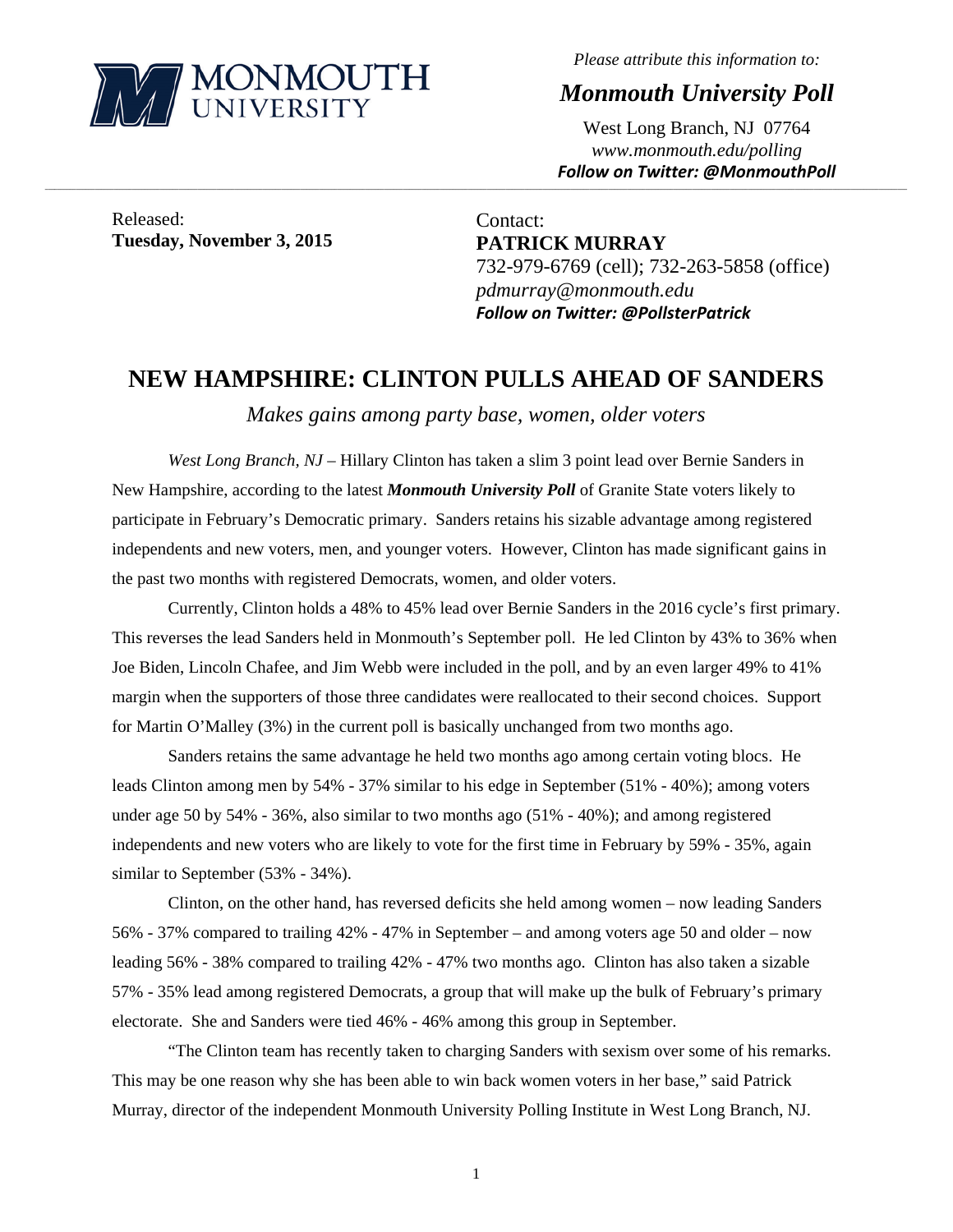Currently, just over one-third (35%) of likely primary voters say they are completely decided on who they will support, 38% say they have a strong preference but are willing to consider other candidates, 14% have only a slight preference, and 13% say they are really undecided. There are few significant differences in these findings based on which candidate these voters support, but Clinton's supporters are slightly more likely than Sanders's voters to be upset if their candidate did not become the party's standard bearer in 2016.

About 4-in-10 voters say they would be very (19%) or somewhat (23%) unhappy if their chosen candidate did not win the Democratic nomination. Half (50%) say they would be okay with a different outcome. These results are unchanged from September. Just under half (47%) of Clinton voters say they would be unhappy if she did not win, which is slightly higher than two months ago (40%). Just over a third (38%) of Sanders voters would be unhappy if their guy did not win, but this is down from 48% who felt that way in September.

"Past results show that registered Democrats are likely to make up a majority of the primary electorate. Sanders either has to convince more of these voters to support him or he has to turn out an unprecedented number of independents and brand new voters," said Murray. *[Note: New Hampshire allows same-day registration.]*

Looking at the candidates' fundamental strengths, likely primary voters continue to have overwhelmingly positive views of both Clinton (79% favorable - 15% unfavorable) and Sanders (86% favorable - 8% unfavorable). O'Malley holds a 32% favorable and 17% unfavorable rating. All of these results are very similar to the September poll findings, except for a slight improvement in voter familiarity with O'Malley. The percent of Democratic voters who have no opinion of the former Maryland governor went down from 64% in September to 51% in the current poll.

Lessig, the Harvard law professor who ended his run yesterday after being excluded from the Democratic debates, departed the race with only 1-in-4 New Hampshire voters having an impression of him (11% favorable and 15% unfavorable). When asked whether he should be on the stage for the next face-off, most (53%) likely New Hampshire primary voters don't have an opinion either way. Among the rest, 35% say he should be included and just 13% say he should not. The question is now moot.

The *Monmouth University Poll* also found that 58% of likely Democratic primary voters are aware of the federal budget plan that was passed by Congress last week. Among this group, 56% approve of the deal and just 19% disapprove. Clinton voters (72%) are more likely than Sanders voters (42%) to approve of this deal, even though the Vermont senator voted for its passage.

A plurality (42%) feel that Congressional Democrats agreed to the right amount of compromise to reach this deal, while 26% say the Democrats compromised too much and 14% say Democrats did not compromise enough – a mixed result which indicates that Democratic voters are not overly upset with

2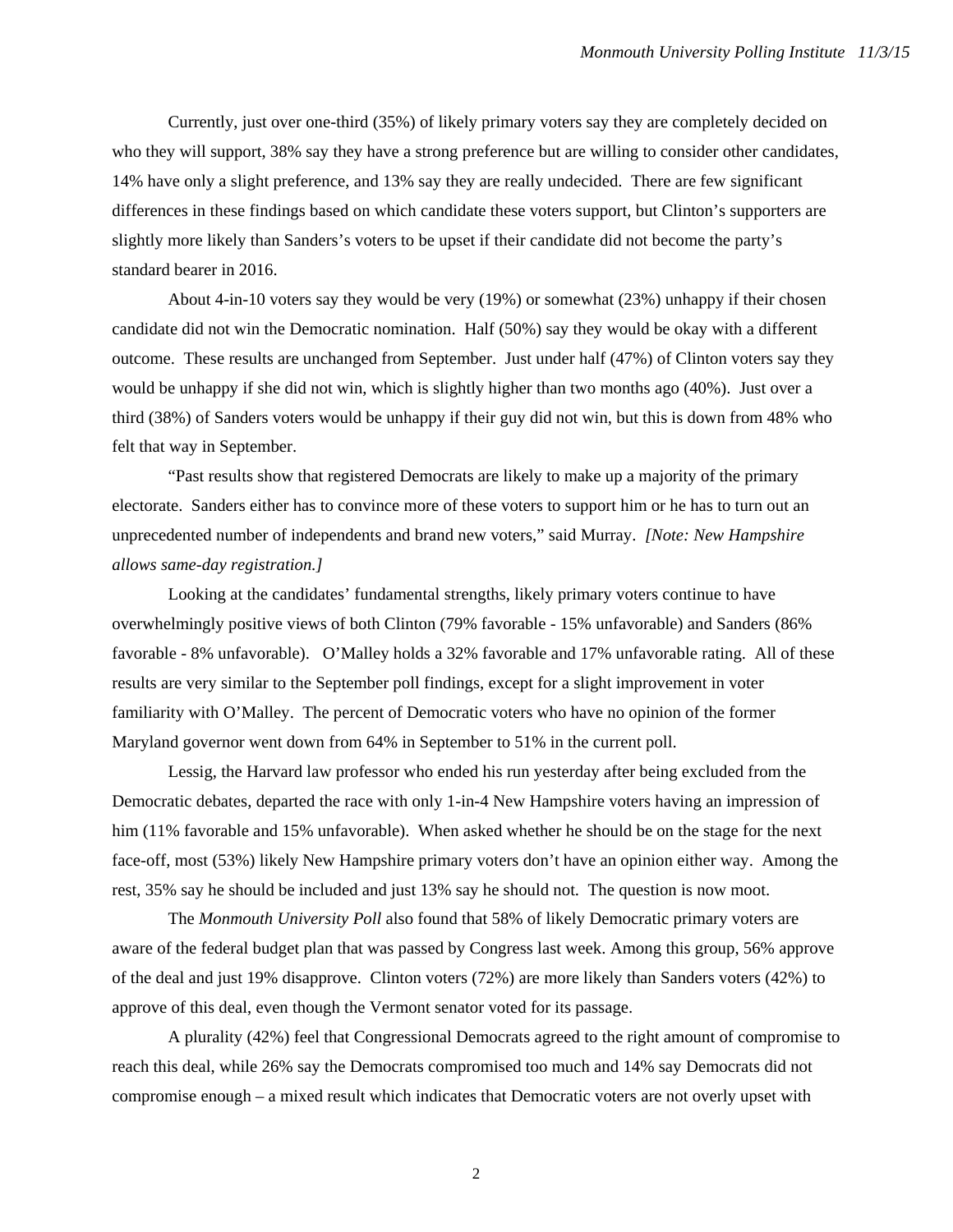their own party's role in the budget negotiations. At the same time, a majority (57%) of these voters feel the Republican Party did not compromise enough, 25% say the GOP compromised the right amount, and 6% say they compromised too much.

These findings contrast with the opinions of voters who are likely to participate in New Hampshire's Republican presidential primary. In poll results released yesterday, just 29% of GOP primary voters approve of the budget deal. Over 6-in-10 (62%) feel that the Democrats in Congress did not compromise enough, which is similar to the number of Democratic primary voters who say the same about Congressional Republicans. However, a majority (53%) of likely GOP primary voters feel their own party compromised too much – which is double the number of Democratic primary voters who feel the same about their party's role in the budget negotiations.

The *Monmouth University Poll* was conducted by telephone from October 29 to November 1, 2015 with 403 New Hampshire voters likely to vote in the Democratic presidential primary. This sample has a margin of error of  $\pm$ 4.9 percent. The poll was conducted by the Monmouth University Polling Institute in West Long Branch, NJ.

## **DATA TABLES**

*The questions referred to in this release are as follows:*  (\* Some columns may not add to 100% due to rounding.)

1. Who would you support if the presidential primary was being held today and the candidates for the Democratic nomination were – [*NAMES WERE ROTATED*]?

|                        | <b>November</b> | September | September |
|------------------------|-----------------|-----------|-----------|
|                        | 2015            | $2015*$   | 2015      |
| <b>Hillary Clinton</b> | 48%             | 41%       | 36%       |
| <b>Bernie Sanders</b>  | 45%             | 49%       | 43%       |
| Martin O'Malley        | 3%              | 3%        | 2%        |
| Larry Lessig           | 1%              | 1%        | 1%        |
| (VOL) Other            | $0\%$           | 2%        | $1\%$     |
| Joe Biden              | n/a             | n/a       | 13%       |
| Lincoln Chafee         | n/a             | n/a       | 1%        |
| Jim Webb               | n/a             | n/a       | 1%        |
| (VOL) Undecided        | 3%              | 5%        | 3%        |
| (n)                    | (403)           | (400)     | (400)     |

 *\*Biden, Chafee, Webb voters reassigned to their second choice.* 

2. Which of the following best describes where your decision stands at this moment: I am completely decided on which candidate I will support, I have a strong preference right now but I am willing to consider other candidates, I have a slight preference among a group of candidates I like, or I am really undecided among a number of candidates?

|                    | <b>November</b> | Clinton | Sanders |
|--------------------|-----------------|---------|---------|
|                    | 2015            | voters  | Voters  |
| Completely decided | 35%             | 39%     | 34%     |
| Strong preference  | 38%             | 37%     | 43%     |
| Slight preference  | 14%             | 12%     | 15%     |
| Undecided          | 13%             | 11%     | 7%      |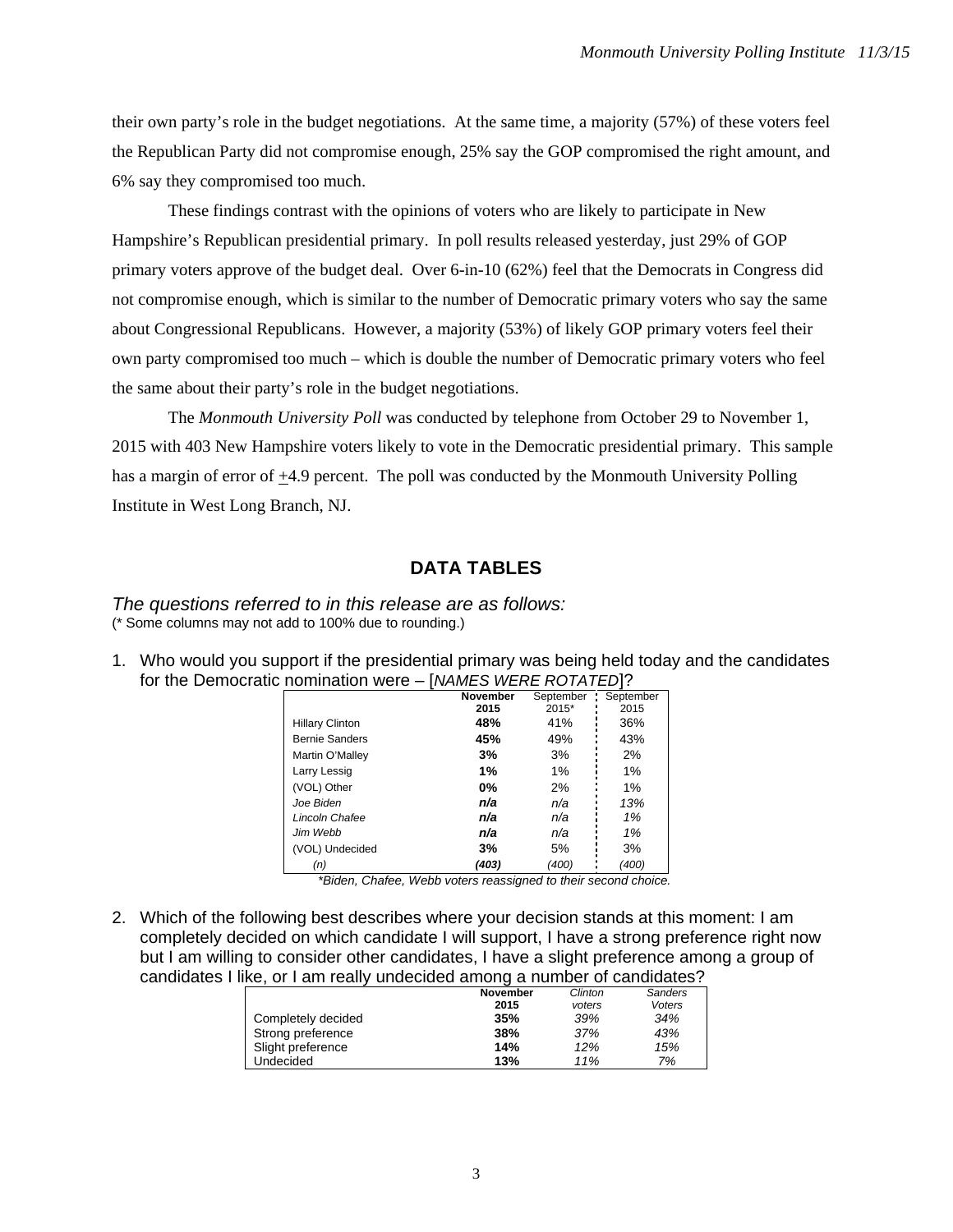[*QUESTION 3 WAS ASKED OF THOSE WITH A CHOICE; n=389, moe = +/-5.0%.*]

3. How would you feel if someone other than [*VOTE CHOICE*] won the Democratic nomination – would you be very unhappy, a little unhappy, or would you be okay with it?

|                 | <b>November</b> | Clinton | Sanders | September |
|-----------------|-----------------|---------|---------|-----------|
|                 | 2015            | voters  | Voters  | 2015      |
| Very unhappy    | 19%             | 23%     | 15%     | 19%       |
| Little unhappy  | 23%             | 24%     | 23%     | 23%       |
| Okay with it    | 50%             | 46%     | 54%     | 50%       |
| (VOL) Depends   | 6%              | 5%      | 7%      | 7%        |
| VOL) Don't know | 2%              | 2%      | 1%      | 1%        |

4. I'm going to read you a few names of people who are running for president in 2016. Please tell me if your general impression of each is favorable or unfavorable, or if you don't really have an opinion. [*NAMES WERE ROTATED*]

|                                           | Favorable | Unfavorable | No opinion |
|-------------------------------------------|-----------|-------------|------------|
| Former Secretary of State Hillary Clinton | 79%       | 15%         | 6%         |
| --September 2015                          | 77        | 17          | 7          |
| Law professor Larry Lessig                | 11%       | 15%         | 73%        |
| --September 2015                          | 12        | 12          | 76         |
| Former Maryland Governor Martin O'Malley  | 32%       | 17%         | 51%        |
| --September 2015                          | 23        | 13          | 64         |
| Vermont Senator Bernie Sanders            | 86%       | 8%          | 6%         |
| --September 2015                          | 83        | 7           | 10         |

5. Should Larry Lessig be included or not included in the next Democratic debate, or don't you have an opinion on this either way?

|              | <b>November</b> |
|--------------|-----------------|
|              | 2015            |
| Be included  | 35%             |
| Not included | 13%             |
| No opinion   | 53%             |

6. Have you read or heard anything about the federal budget plan that was just passed by Congress, or not?

|                    | November |
|--------------------|----------|
|                    | 2015     |
| Yes, have heard    | 58%      |
| No. have not heard | 42%      |

[*THE FOLLOWING QUESTIONS WERE ASKED OF THOSE WHO HAVE HEARD ABOUT THE FEDERAL BUDGET PLAN; n=249, moe = +/-6.2%.*]

7. Do you approve or disapprove of this plan?

|                  | <b>November</b> |
|------------------|-----------------|
|                  | 2015            |
| Approve          | 56%             |
| Disapprove       | 19%             |
| (VOL) Don't know | 25%             |
|                  |                 |

[*QUESTIONS 8 & 9 WERE ROTATED*]

8. Do you think the Republicans in Congress compromised too much, not enough, or the right amount in reaching this budget deal?

|                  | <b>November</b> |
|------------------|-----------------|
|                  | 2015            |
| Too much         | 6%              |
| Not enough       | 57%             |
| Right amount     | 25%             |
| (VOL) Don't know | 12%             |